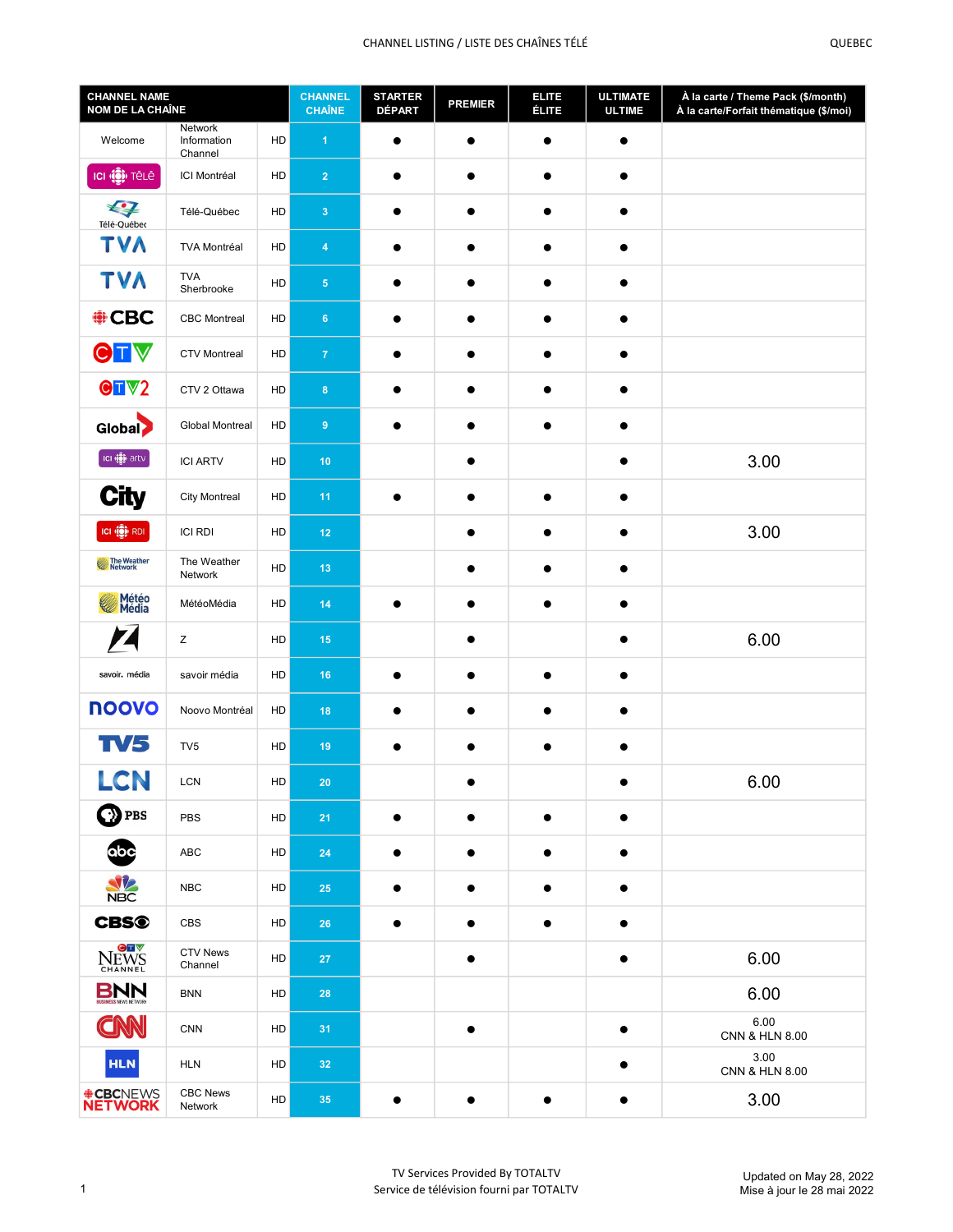| <b>CHANNEL NAME</b><br>NOM DE LA CHAÎNE |                       |    | <b>CHANNEL</b><br><b>CHAÎNE</b> | <b>STARTER</b><br><b>DÉPART</b> | <b>PREMIER</b> | ELITE<br><b>ÉLITE</b> | <b>ULTIMATE</b><br><b>ULTIME</b> | À la carte / Theme Pack (\$/month)<br>À la carte/Forfait thématique (\$/moi) |
|-----------------------------------------|-----------------------|----|---------------------------------|---------------------------------|----------------|-----------------------|----------------------------------|------------------------------------------------------------------------------|
| FOX                                     | Fox                   | HD | 36                              |                                 |                |                       | $\bullet$                        |                                                                              |
| <b>NBC</b>                              | <b>NBC Seattle</b>    | HD | 39                              |                                 | $\bullet$      |                       | $\bullet$                        | Timeshifting / Décalage horaire<br>5.00                                      |
| dbc                                     | <b>ABC Seattle</b>    | HD | 40                              |                                 |                |                       |                                  | Timeshifting / Décalage horaire<br>5.00                                      |
| <b>CBS<sup>®</sup></b>                  | <b>CBS</b> Seattle    | HD | 41                              |                                 | $\bullet$      |                       | ●                                | Timeshifting / Décalage horaire<br>5.00                                      |
| FOX                                     | <b>FOX Seattle</b>    | HD | 42                              |                                 |                |                       |                                  | Timeshifting / Décalage horaire<br>5.00                                      |
| <b>OTV</b>                              | <b>CTV Vancouver</b>  | HD | 44                              |                                 |                |                       |                                  | Timeshifting / Décalage horaire<br>5.00                                      |
| Global <sup>7</sup>                     | Global TV BC          | HD | 45                              |                                 |                |                       |                                  | Timeshifting / Décalage horaire<br>5.00                                      |
| <b>OBC</b>                              | <b>CBC Vancouver</b>  | HD | 47                              |                                 | ٠              |                       |                                  | Timeshifting / Décalage horaire<br>5.00                                      |
| <b>CINEOP</b>                           | Cinépop               | HD | 55                              |                                 |                |                       | ●                                | 5.00                                                                         |
| fictions                                | <b>Elle Fictions</b>  | HD | 56                              |                                 | ●              |                       | 0                                | 3.00                                                                         |
| <b>MAX</b>                              | Max                   | HD | 57                              |                                 |                |                       | $\bullet$                        | 3.00                                                                         |
| MUCH                                    | <b>MUCH</b>           | HD | 58                              |                                 |                |                       |                                  | 6.00                                                                         |
| M                                       | <b>MTV</b>            | HD | 59                              |                                 | $\bullet$      |                       |                                  | 6.00                                                                         |
| 府                                       | MTV2                  | HD | 61                              |                                 |                |                       |                                  | 3.00                                                                         |
| <b>CMT</b>                              | <b>CMT</b>            | HD | 62                              |                                 |                |                       |                                  | 3.00                                                                         |
| OLN                                     | <b>OLN</b>            | HD | 63                              |                                 |                |                       |                                  | 3.00                                                                         |
| <b>SNONTARIO</b>                        | <b>Sportsnet East</b> | HD | 68                              |                                 |                |                       |                                  | Sportsnet<br>20.00                                                           |
| <b>SNEAST</b>                           | Sportsnet<br>Ontario  | HD | 69                              |                                 |                |                       |                                  | Sportsnet<br>20.00                                                           |
| <b>SNWEST</b>                           | <b>Sportsnet West</b> | HD | 70                              |                                 |                |                       |                                  | Sportsnet<br>20.00                                                           |
| <b>SNPACIFIC</b>                        | Sportsnet<br>Pacific  | HD | 71                              |                                 |                |                       |                                  | Sportsnet<br>20.00                                                           |
| <b>SNONE</b>                            | Sportsnet ONE         | HD | $72$                            |                                 |                |                       |                                  | 12.00                                                                        |
| <b>SN3GC</b>                            | Sportsnet 360         | HD | 73                              |                                 |                |                       |                                  | 20.00                                                                        |
| <b>TVA</b><br><b>SPORTS</b>             | TVA Sports 1          | HD | 75                              |                                 |                | $\bullet$             |                                  | <b>TVA Sports</b><br>6.00                                                    |
| <b>TVA</b><br><b>SPORTS<sup>E</sup></b> | TVA Sports 2          | HD | 76                              |                                 |                |                       | $\bullet$                        | <b>TVA Sports</b><br>6.00                                                    |
| nos                                     | <b>RDS</b>            | HD | 78                              |                                 |                | $\bullet$             | $\bullet$                        | RDS & RDS 2<br>16.00                                                         |
| <i>ROSE</i>                             | RDS <sub>2</sub>      | HD | 79                              |                                 |                | $\bullet$             | $\bullet$                        | RDS & RDS 2<br>16.00                                                         |
| <b>FIDS</b>                             | RDS Info              | HD | 80                              |                                 |                | $\bullet$             | $\bullet$                        | 4.00                                                                         |
| 7 <i>57</i> »1                          | TSN 1                 | HD | 82                              |                                 |                |                       |                                  | <b>TSN 1-5</b><br>16.00                                                      |
| 757) <sup>2</sup>                       | TSN <sub>2</sub>      | HD | 83                              |                                 |                |                       |                                  | <b>TSN 1-5</b><br>16.00                                                      |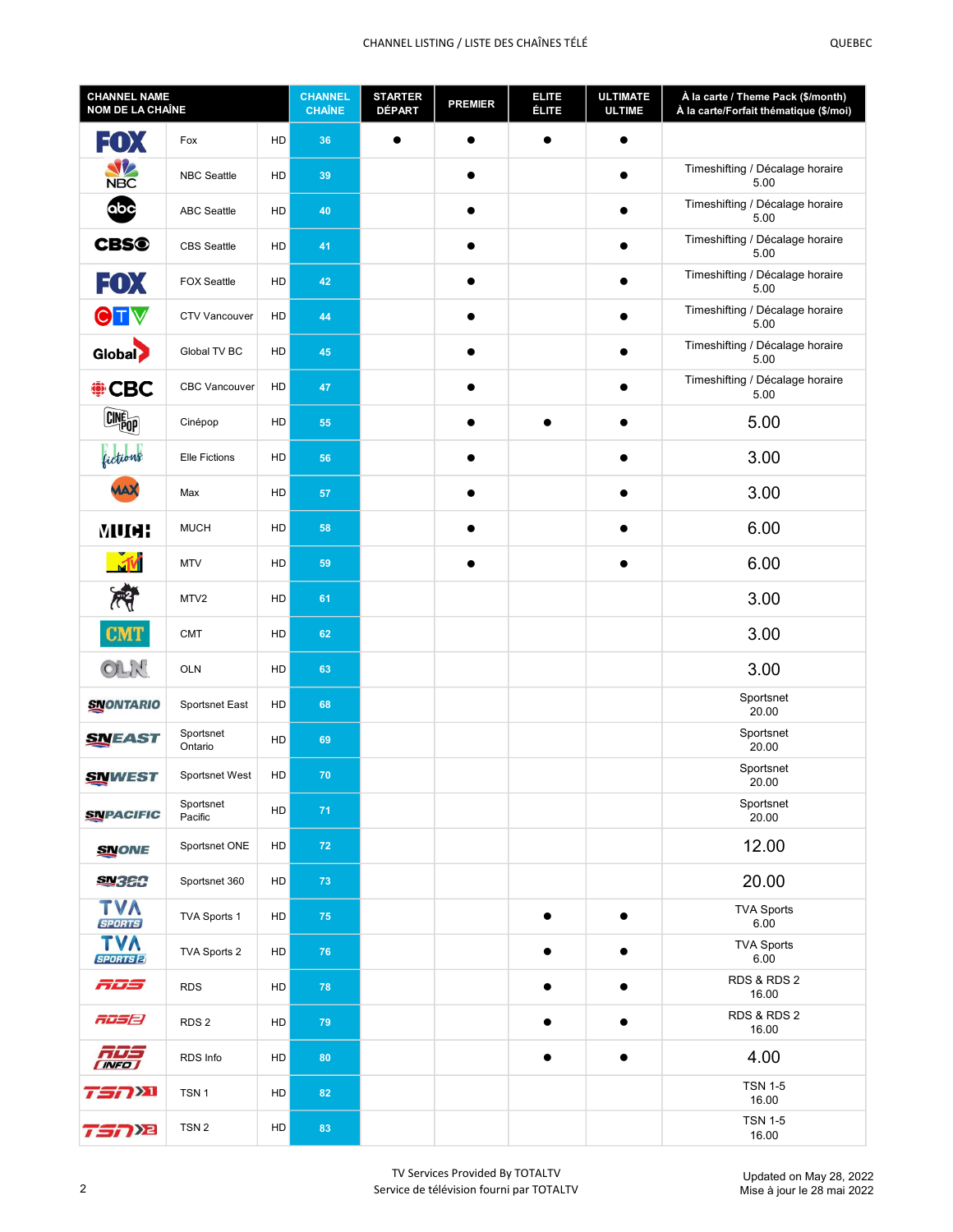| <b>CHANNEL NAME</b><br>NOM DE LA CHAÎNE |                            |    | <b>CHANNEL</b><br><b>CHAÎNE</b> | <b>STARTER</b><br><b>DÉPART</b> | <b>PREMIER</b> | <b>ELITE</b><br>ÉLITE | <b>ULTIMATE</b><br><b>ULTIME</b> | À la carte / Theme Pack (\$/month)<br>À la carte/Forfait thématique (\$/moi) |
|-----------------------------------------|----------------------------|----|---------------------------------|---------------------------------|----------------|-----------------------|----------------------------------|------------------------------------------------------------------------------|
| 757 <sup>&gt;3</sup>                    | TSN <sub>3</sub>           | HD | 84                              |                                 |                |                       |                                  | <b>TSN 1-5</b><br>16.00                                                      |
| 75724                                   | TSN <sub>4</sub>           | HD | 85                              |                                 |                |                       |                                  | <b>TSN 1-5</b><br>16.00                                                      |
| 7 <i>50</i> > 5                         | TSN <sub>5</sub>           | HD | 86                              |                                 |                |                       |                                  | <b>TSN 1-5</b><br>16.00                                                      |
|                                         | <b>WWE Network</b>         | HD | 87                              |                                 |                |                       |                                  | 13.00                                                                        |
| <b>Delpar</b>                           | belN Sports                | HD | 88                              |                                 |                |                       |                                  | 15.00                                                                        |
| $\circledcirc$<br>OMNI.1                | OMNI <sub>1</sub>          | HD | 96                              | $\bullet$                       | $\bullet$      | $\bullet$             | $\bullet$                        | 6.00                                                                         |
| $\bigcirc$<br><b>OMNI.2</b>             | OMNI <sub>2</sub>          | HD | 97                              | $\bullet$                       | $\bullet$      | $\bullet$             | $\bullet$                        | 3.00                                                                         |
| $\mathbb{Q}$                            | OMNI East                  | HD | 98                              | $\bullet$                       | $\bullet$      | $\bullet$             | $\bullet$                        | 3.00                                                                         |
| ÆĘ                                      | A&E                        | HD | 100                             |                                 | ٠              |                       |                                  | 3.00                                                                         |
| $a$ <sub>MC</sub>                       | AMC                        | HD | 101                             |                                 | $\bullet$      | $\bullet$             | $\bullet$                        | 6.00                                                                         |
| THE                                     | <b>CW</b>                  | HD | 103                             |                                 |                |                       | $\bullet$                        | 3.00                                                                         |
| FX                                      | <b>FX</b>                  | HD | 104                             |                                 |                |                       |                                  | 6.00                                                                         |
| <b>FX</b>                               | <b>FXX</b>                 | HD | 105                             |                                 |                |                       |                                  | 6.00                                                                         |
|                                         | Canal D                    | HD | 106                             |                                 | $\bullet$      |                       | $\bullet$                        | 6.00                                                                         |
| $\mathbf{C}^{\mathbf{c}}$               | Canal Vie                  | HD | 107                             |                                 | $\bullet$      |                       | $\bullet$                        | 6.00                                                                         |
| П<br><b>HISTORIA</b>                    | Historia                   | HD | 108                             |                                 | $\bullet$      | $\bullet$             | $\bullet$                        | 3.00                                                                         |
| <b>SCI</b> DISCOVERY                    | Discovery<br>Science       | HD | 109                             |                                 |                |                       |                                  | 6.00                                                                         |
| $\circ$<br>VELOCITY                     | Discovery<br>Velocity      | HD | 110                             |                                 |                |                       |                                  | 3.00                                                                         |
| TН<br>Гı<br><b>HISTORY</b>              | History                    | HD | 111                             |                                 |                |                       |                                  | 3.00                                                                         |
| NATIONAL<br>GEOGRAPHIC                  | National<br>Geographic     | HD | $112$                           |                                 |                |                       | $\bullet$                        | 3.00                                                                         |
| <b>ANIMAL</b>                           | <b>Animal Planet</b>       | HD | 113                             |                                 | $\bullet$      |                       | $\bullet$                        | 4.00                                                                         |
| Discovery                               | Discovery                  | HD | 115                             |                                 |                |                       | $\bullet$                        | 6.00                                                                         |
| <b>CRIME+</b><br>INVESTI<br>GATION      | Crime +<br>Investigation   | HD | 116                             |                                 |                |                       | $\bullet$                        | 3.00                                                                         |
|                                         | Investigation<br>Discovery | HD | 118                             |                                 |                |                       |                                  | 4.00                                                                         |
| documentary                             | documentary<br>Channel     | HD | 119                             |                                 |                |                       | $\bullet$                        | 3.00                                                                         |
| <b>SERIES-</b>                          | SériesPlus                 | HD | 120                             |                                 | $\bullet$      | $\bullet$             | $\bullet$                        | 6.00                                                                         |
| tte                                     | History2                   | HD | $121$                           |                                 |                |                       |                                  | 3.00                                                                         |
| É                                       | E!                         | HD | $122$                           |                                 | $\bullet$      |                       | $\bullet$                        | 3.00                                                                         |
| <b>OUT</b> <sub>tv</sub>                | OUTtv                      | HD | 124                             |                                 |                |                       |                                  | 3.00                                                                         |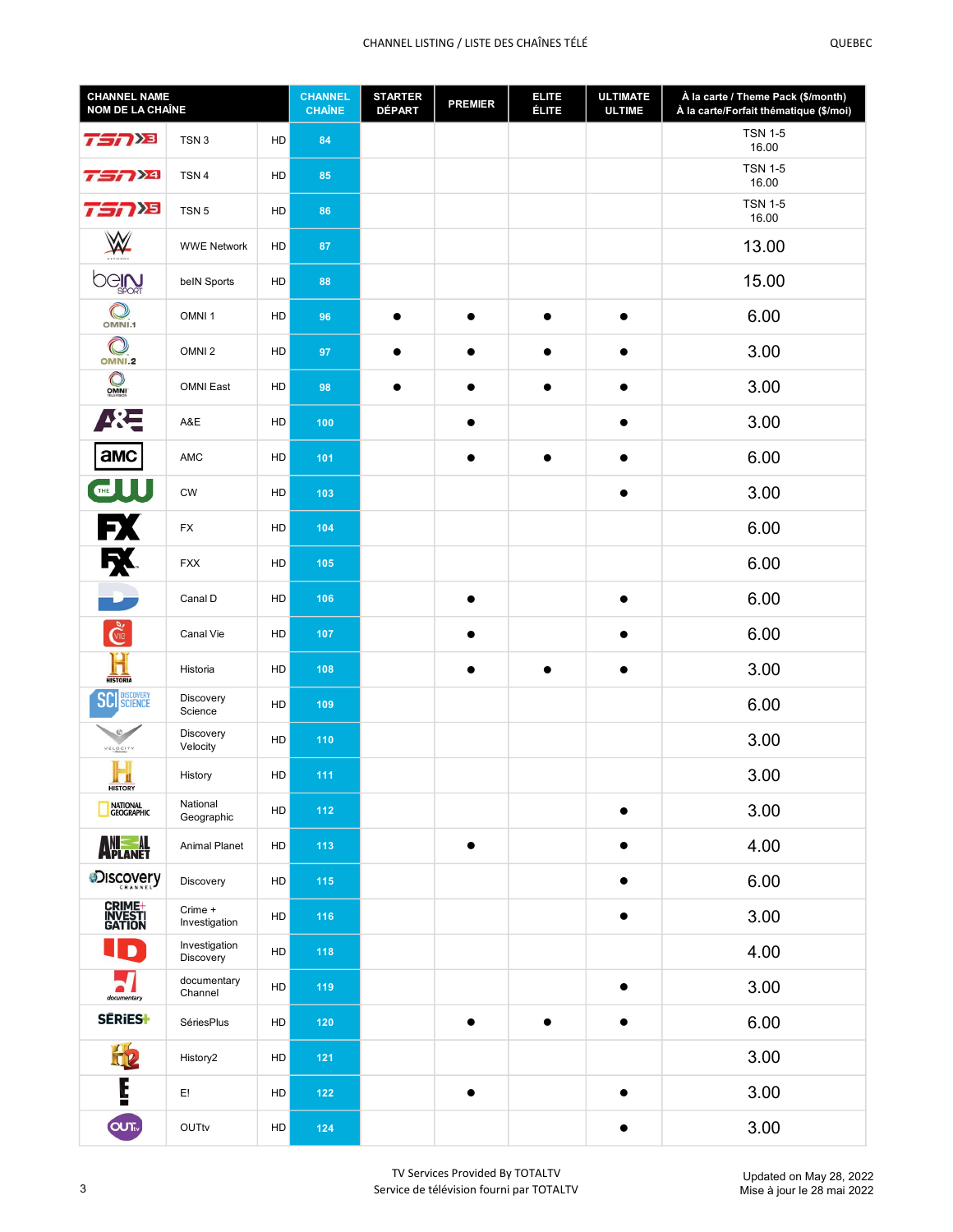| <b>CHANNEL NAME</b><br><b>NOM DE LA CHAÎNE</b>      |                     |    | <b>CHANNEL</b><br><b>CHAÎNE</b> | <b>STARTER</b><br><b>DÉPART</b> | <b>PREMIER</b> | <b>ELITE</b><br>ÉLITE | <b>ULTIMATE</b><br><b>ULTIME</b> | À la carte / Theme Pack (\$/month)<br>À la carte/Forfait thématique (\$/moi) |
|-----------------------------------------------------|---------------------|----|---------------------------------|---------------------------------|----------------|-----------------------|----------------------------------|------------------------------------------------------------------------------|
| <b>®spark</b>                                       | ABC Spark           | HD | 126                             |                                 |                |                       | $\bullet$                        | 3.00                                                                         |
| $\frac{\mathbf{O}\mathbf{U}}{\mathbf{O}\mathbf{M}}$ | CTV Drama           | HD | 127                             |                                 | $\bullet$      |                       | $\bullet$                        | 6.00                                                                         |
| SLICE<br>- HD                                       | Slice               | HD | 128                             |                                 |                |                       | $\bullet$                        | 6.00                                                                         |
| DejaView                                            | DejaView            | HD | 129                             |                                 |                |                       |                                  | 6.00                                                                         |
| $SHOWCASE$                                          | Showcase            | HD | 130                             |                                 | $\bullet$      |                       | $\bullet$                        | 3.00                                                                         |
| <b>MOI</b>                                          | MOI&cie             | HD | 132                             |                                 | $\bullet$      | $\bullet$             | $\bullet$                        | 6.00                                                                         |
| <b>addikTV</b>                                      | addikTV             | HD | 134                             |                                 | $\bullet$      | $\bullet$             | $\bullet$                        | 3.00                                                                         |
| <b>TFO</b>                                          | <b>TFO</b>          | HD | 135                             |                                 |                |                       | $\bullet$                        |                                                                              |
| *prise <sup>2</sup>                                 | Prise 2             | HD | 136                             |                                 | $\bullet$      | $\bullet$             | $\bullet$                        | 6.00                                                                         |
| <b>CASA</b>                                         | CASA                | HD | 137                             |                                 | $\bullet$      | $\bullet$             | $\bullet$                        | 3.00                                                                         |
| NETWORK                                             | W                   | HD | 138                             |                                 |                |                       | $\bullet$                        | 6.00                                                                         |
| <b>external</b>                                     | <b>APTN</b>         | HD | 139                             | $\bullet$                       | $\bullet$      | $\bullet$             | $\bullet$                        |                                                                              |
| cpac <sup>1</sup>                                   | CPAC Français       | HD | 141                             |                                 |                |                       | $\bullet$                        |                                                                              |
| cpac <sup>,</sup>                                   | CPAC English        | HD | 142                             | $\bullet$                       | $\bullet$      | $\bullet$             | $\bullet$                        |                                                                              |
| <b>HGTÝ</b>                                         | <b>HGTV</b>         | HD | 143                             |                                 | ٠              |                       | $\bullet$                        | 3.00                                                                         |
| $\curvearrowright$<br>MAGNOLIA NETWORK              | Magnolia<br>Network | HD | 145                             |                                 |                |                       | $\bullet$                        | 3.00                                                                         |
| $T+E$<br>TRAVEL + ESCAPE                            | Travel + Escape     | HD | 146                             |                                 |                |                       |                                  | 3.00                                                                         |
| <b>Cottage Life</b>                                 | Cottage Life        | HD | 147                             |                                 |                |                       |                                  | 3.00                                                                         |
| food<br>$\sim$                                      | Food Network        | HD | 148                             |                                 | ٠              |                       | $\bullet$                        | 3.00                                                                         |
| OWN                                                 | <b>OWN</b>          | HD | 149                             |                                 |                |                       |                                  | 5.00                                                                         |
| <b>SST</b>                                          | <b>GSN</b>          | HD | 150                             |                                 |                |                       | $\bullet$                        | 3.00                                                                         |
| <b>COMED</b>                                        | CTV Comedy          | HD | 151                             |                                 |                |                       |                                  | 3.00                                                                         |
| <b>SCI-FI</b>                                       | CTV Sci-Fi          | HD | 154                             |                                 | $\bullet$      |                       | $\bullet$                        | 3.00                                                                         |
| LIFETIME                                            | Lifetime            | HD | 156                             |                                 |                |                       | $\bullet$                        | 3.00                                                                         |
| [adult swim]                                        | adult swim          | HD | 157                             |                                 |                |                       | $\bullet$                        | 3.00                                                                         |
| OTOUR                                               | <b>DTOUR</b>        | HD | 159                             |                                 |                |                       | $\bullet$                        | 3.00                                                                         |
| télémagino                                          | Télémagino          | HD | 175                             |                                 |                |                       |                                  | Family, Family Jr, Télémagino<br>5.00                                        |
| family <b>T</b>                                     | Family Jr           | HD | 176                             |                                 | $\bullet$      |                       | $\bullet$                        | Family, Family Jr, Télémagino<br>5.00                                        |
| nickelodeon                                         | Nickelodeon         | HD | 177                             |                                 |                |                       |                                  | 3.00                                                                         |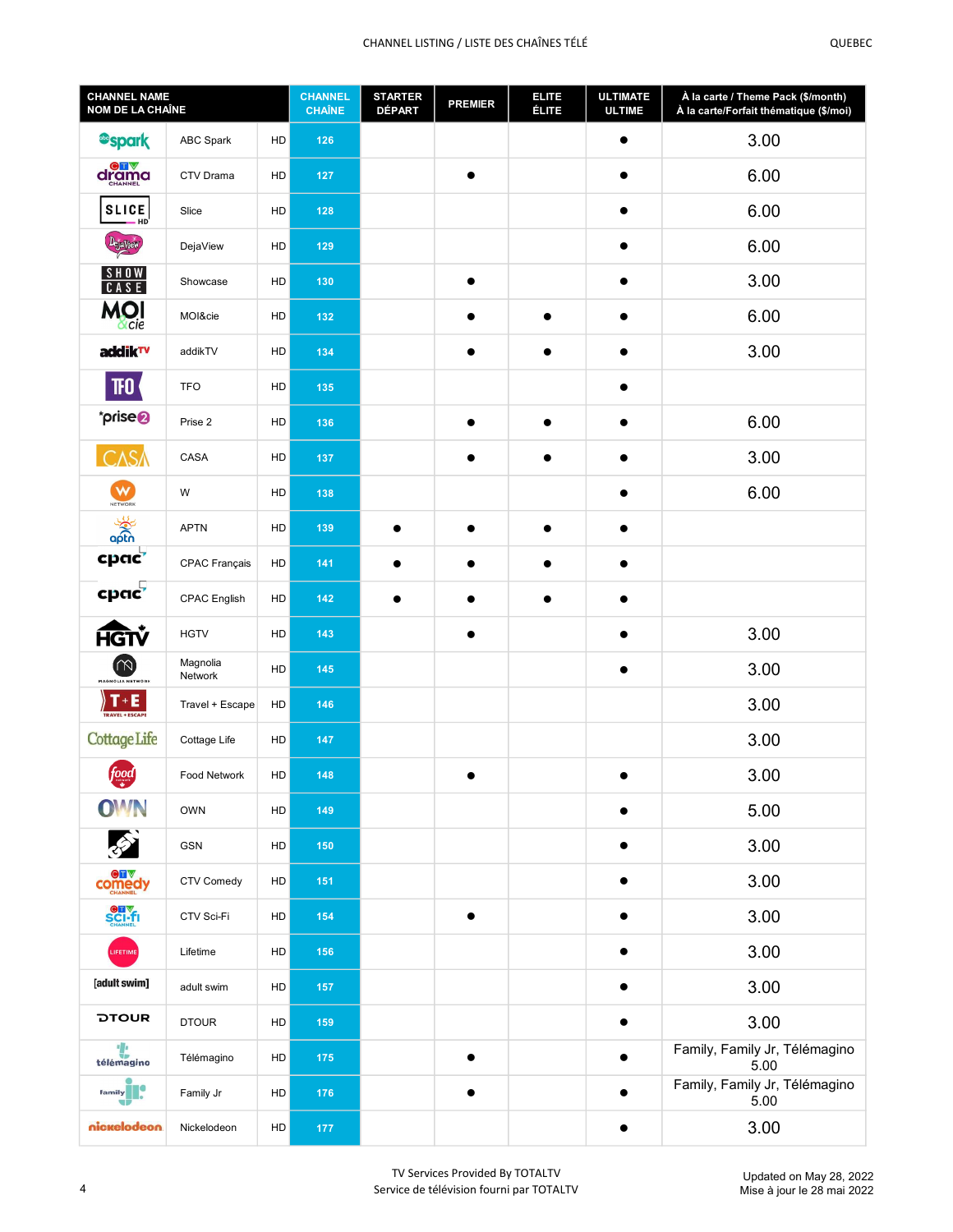| <b>CHANNEL NAME</b><br><b>NOM DE LA CHAÎNE</b> |                                       |    | <b>CHANNEL</b><br><b>CHAÎNE</b> | <b>STARTER</b><br><b>DÉPART</b> | <b>PREMIER</b> | <b>ELITE</b><br><b>ÉLITE</b> | <b>ULTIMATE</b><br><b>ULTIME</b> | À la carte / Theme Pack (\$/month)<br>À la carte/Forfait thématique (\$/moi) |
|------------------------------------------------|---------------------------------------|----|---------------------------------|---------------------------------|----------------|------------------------------|----------------------------------|------------------------------------------------------------------------------|
| family                                         | Family                                | HD | 178                             |                                 |                |                              |                                  | Family, Family Jr, Télémagino<br>5.00                                        |
| <b>W</b> WildBrain                             | WildBrain                             | HD | 179                             |                                 |                |                              |                                  | 3.00                                                                         |
| Trehouse                                       | Treehouse                             | HD | 180                             |                                 |                |                              |                                  | 5.00                                                                         |
| YOOPA                                          | <b>YOOPA</b>                          | HD | 181                             |                                 | $\bullet$      |                              |                                  | 6.00                                                                         |
| <b>VRAK</b>                                    | <b>VRAK</b>                           | HD | 182                             |                                 | ●              |                              | $\bullet$                        | 6.00                                                                         |
| TEE OON                                        | Télétoon                              | HD | 183                             |                                 |                |                              |                                  | Teletoon & Télétoon<br>4.00                                                  |
| TEE OON                                        | Teletoon                              | HD | 184                             |                                 |                |                              | $\bullet$                        | Teletoon & Télétoon<br>4.00                                                  |
|                                                | <b>YTV</b>                            | HD | 185                             |                                 |                |                              |                                  | 4.00                                                                         |
| GN                                             | Cartoon<br>Network                    | HD | 186                             |                                 |                |                              |                                  | 3.00                                                                         |
| <b>STARZ1</b>                                  | Starz 1                               | HD | 200                             |                                 |                |                              |                                  | Crave & STARZ<br>16.00                                                       |
| <b>Movielime</b>                               | Movietime                             | HD | 201                             |                                 |                |                              | $\bullet$                        | 6.00                                                                         |
| <b>HBO</b> <sub>2</sub>                        | HBO Canada 2                          | HD | 203                             |                                 |                |                              |                                  | <b>Crave 14.00</b><br>Crave & STARZ 16.00                                    |
| <b>CRAVE®</b>                                  | Crave 3                               | HD | 204                             |                                 |                |                              |                                  | <b>Crave 14.00</b><br>Crave & STARZ 16.00                                    |
| <b>CRAVE<sup>®</sup></b>                       | Crave 2                               | HD | 205                             |                                 |                |                              |                                  | <b>Crave 14.00</b><br>Crave & STARZ 16.00                                    |
| HBO                                            | HBO Canada 1                          | HD | 206                             |                                 |                |                              |                                  | <b>Crave 14.00</b><br>Crave & STARZ 16.00                                    |
| <b>CRAVE®</b>                                  | Crave 4                               | HD | 207                             |                                 |                |                              |                                  | <b>Crave 14.00</b><br>Crave & STARZ 16.00                                    |
| STARZ <sub>2</sub>                             | Starz 2                               | HD | 208                             |                                 |                |                              |                                  | Crave & STARZ<br>16.00                                                       |
| <b>CRAVE<sup>O</sup></b>                       | Crave 1                               | HD | 209                             |                                 |                |                              |                                  | <b>Crave 14.00</b><br>Crave & STARZ 16.00                                    |
| <b>SUPER</b><br>ECRAN                          | Super Écran 1                         | HD | 230                             |                                 |                |                              |                                  | <b>Crave 14.00</b><br>Crave & STARZ 16.00<br>Super Ecran 13.00               |
| SUPER<br>ÉCRAN                                 | Super Écran 2                         | HD | 231                             |                                 |                |                              |                                  | Crave 14.00<br>Crave & STARZ 16.00<br>Super Écran 13.00                      |
|                                                | Super Écran 3                         | HD | 232                             |                                 |                |                              |                                  | <b>Crave 14.00</b><br>Crave & STARZ 16.00<br>Super Écran 13.00               |
| $\sum_{i=1}^{n}$                               | Hollywood Suite<br>70s                | HD | 233                             |                                 |                |                              |                                  | Hollywood Suite<br>6.00                                                      |
| $\overset{\mathbf{80}}{\bigcirc}$              | Hollywood Suite<br>80s                | HD | 234                             |                                 |                |                              |                                  | Hollywood Suite<br>6.00                                                      |
| $\bullet$                                      | Hollywood Suite<br>90s                | HD | 235                             |                                 |                |                              |                                  | Hollywood Suite<br>6.00                                                      |
| $\overset{\mathbf{OOs}}{\bigcirc}$             | Hollywood Suite<br>2000s              | HD | 236                             |                                 |                |                              |                                  | Hollywood Suite<br>6.00                                                      |
| VISIONER                                       | Vision TV                             | HD | 250                             |                                 |                |                              | ●                                | 3.00                                                                         |
| <b>Dire</b><br>Get Fit                         | One                                   | HD | 251                             |                                 |                |                              |                                  | 3.00                                                                         |
| ASSEMBLÉE NATIONALE<br>QUEBEC                  | L'Assemblée<br>Nationale du<br>Québec | HD | 252                             |                                 |                |                              |                                  | 3.00                                                                         |
| <b>EXPL</b>                                    | <b>ICI Estrie</b>                     | HD | 255                             |                                 |                |                              |                                  |                                                                              |